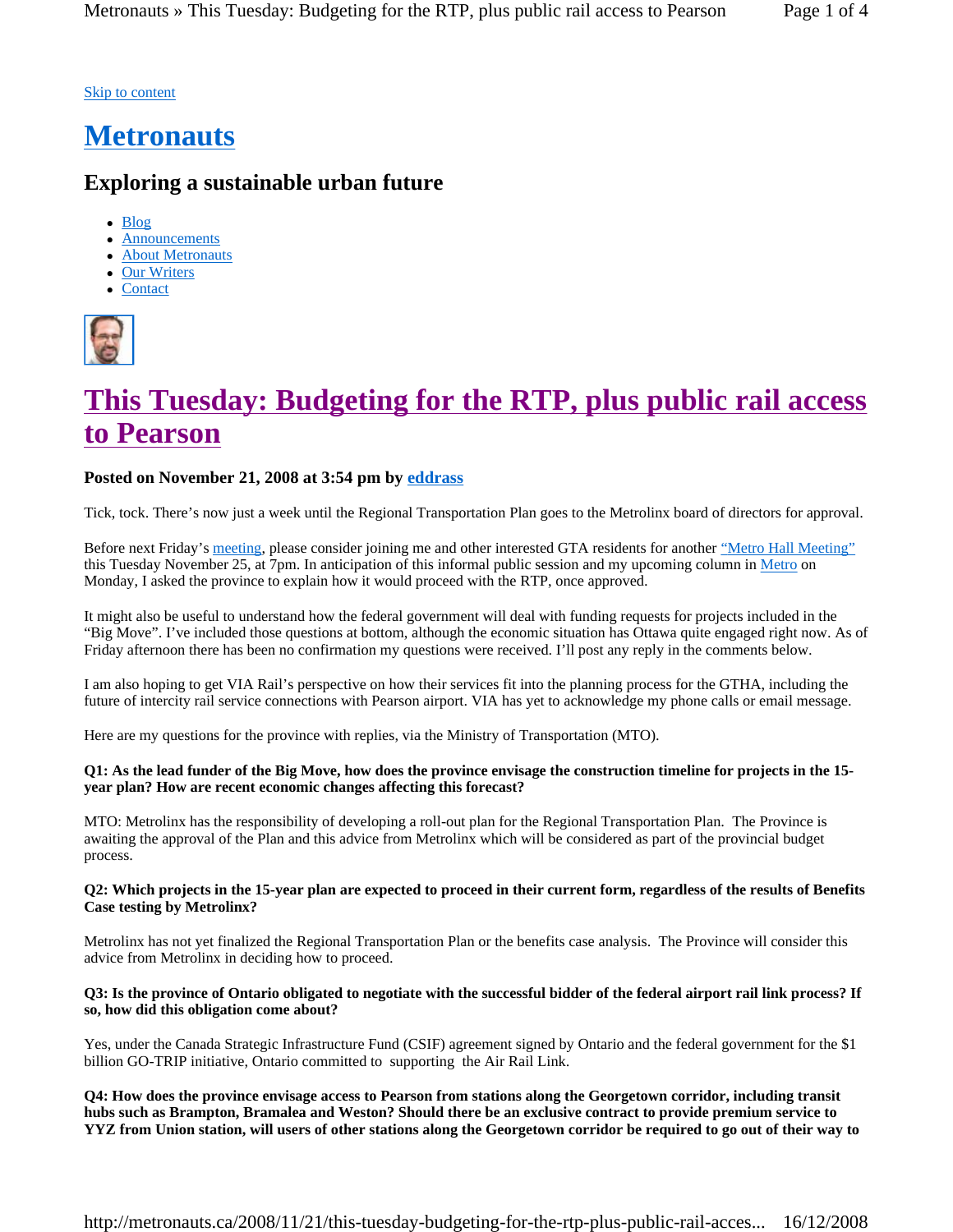#### **reach the airport, or to use alternate transit service?**

The Regional Transportation Plan, being developed by Metrolinx is addressing travel across the region, including access to Pearson airport. Any further stops either on the GO Georgetown service or Air Rail Link will be addressed in the detailed planning stages.

**Q5: How is Ontario coordinating the planning and funding of the RTP with the federal government? I note that in a recent column, federal finance minister Jim Flaherty said:** *"This has to be worked out between the levels of government cooperatively. It isn't up to one level of government to say, 'Here's a shopping list of 50 billion or 100 billion dollars … and here's what you get to pay.' That isn't the way it works."*

MTO: Once the RTP is finalized, Ontario and the federal government will review opportunities for funding RTP projects through the Building Canada Fund under the terms of the BCF framework agreement. Beyond that, it is Ontario's intention to engage the federal government in further discussions on potential federal support for implementation of the Plan based on national interests affected and addressed by the Plan.

– –

#### QUESTIONS POSED TO FEDERAL MINISTRY OF FINANCE:

**Q1:** How is the federal government coordinating with the planning and funding process of the Metrolinx RTP, known as "The Big Move"?

**Q2:** How does the RTP planning process fit with federal procedures for identifying new expenditures, i.e. funding for projects not already allocated within existing agreements?

**Q3:** Noting the current financial situation, is the federal government considering the possibility of additional, new funding for projects outlined in the RTP?

### **No Comments »**

No comments yet.

RSS feed for comments on this post. TrackBack URL

### **Leave a comment**

Name (required)

Mail (will not be published) (required)

Website

Submit Comment

Notify me of followup comments via e-mail

# <sup>z</sup> **Sign up for the Metronauts Newsletter...**

http://metronauts.ca/2008/11/21/this-tuesday-budgeting-for-the-rtp-plus-public-rail-acces... 16/12/2008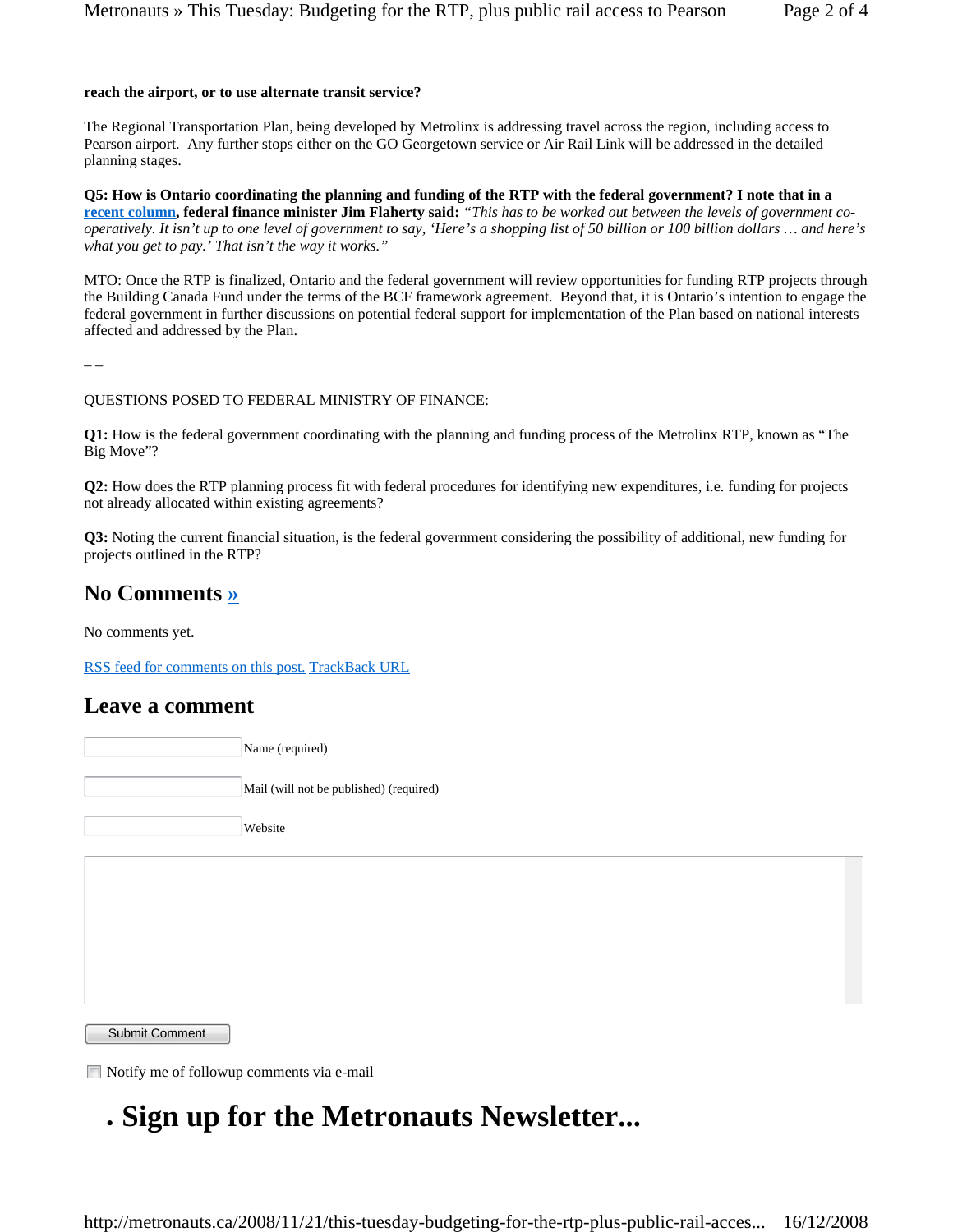| Email              |        |
|--------------------|--------|
| <b>Sign up Now</b> |        |
|                    |        |
| o Facebook         |        |
| o YouTube          |        |
| o RSS              |        |
| o Flickr           |        |
| o Google           |        |
| o Twitter          |        |
|                    | Search |

## <sup>z</sup> **Recent Conversations**

- **That's one of the things the Transit Authority of Northern Kentucky found when they introduced...** *Andrae Griffith on "Pulse of the community - Rethinking the need for speed"*
- ${\rm \sigma}$  In todays wold, even businessmen can make the most of a trip on transit, they can do e-mails, read... *Triceratops on "Pulse of the community - Rethinking the need for speed"*
- <sup>o</sup> If one has read Prof. (Prof. of Urban Transport, University of Wuppertal) Carmen Hass-Klau's 4... *Malcolm J. on "Pulse of the community - Rethinking the need for speed"*
- $\circ$  Sorry that should read two or three coaches!! *chris on "Subway cellphone service coming soon"*
- <sup>o</sup> why not at least wo or the coaches on ttc and GO trains being "quiet" as on European train systems *chris on "Subway cellphone service coming soon"*
- ${\bf O}$  Great. So now in addition to being crammed into a crowded subway car, we will all now be subjected to dozens of people around us...

*GaryO on "Subway cellphone service coming soon"*

## <sup>z</sup> **Featured Post**

## **Criminal carpooling? Ontario vs. PickupPal**

### **Adam King October 27, 2008**

Have you heard the ongoing story of PickupPal yet? PickupPal is a Google Maps-based networking site with about 15,000 registered users in Ontario that helps people find carpool buddies. Sounds pretty useful, right? Only problem is… most of the carpooling going on at PickupPal is illegal. You see, in Ontario it is illegal to carpool [...]